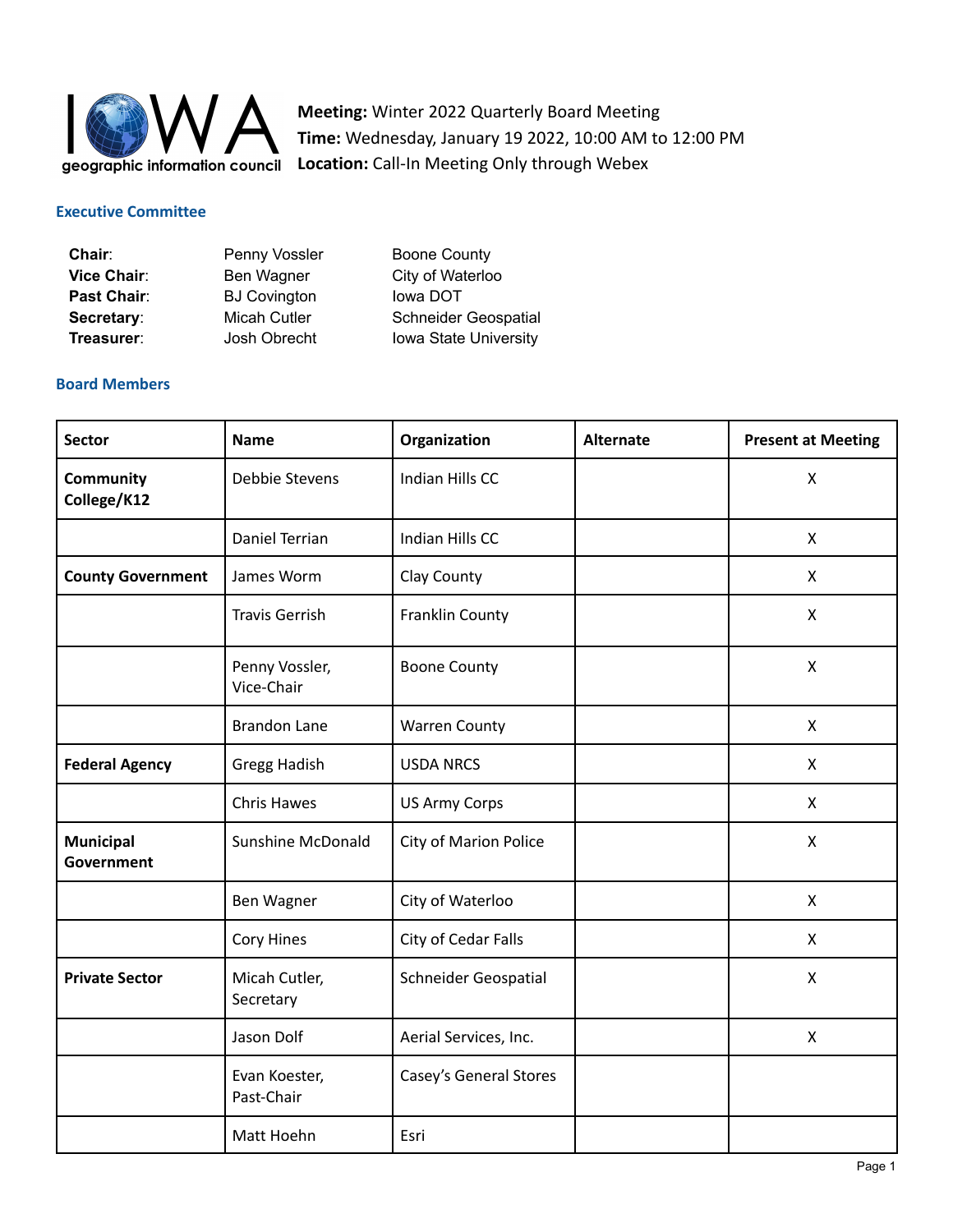| Regional<br>Organization | Mark Yerington             | Muscatine Area<br>Geographic Consortium<br>(MAGIC) | Zhi Chen, Des<br>Moines Area MPO | X (Zhi Chen) |
|--------------------------|----------------------------|----------------------------------------------------|----------------------------------|--------------|
|                          | Frank Waisath              | Johnson County MPO                                 |                                  | X            |
| <b>State Agency</b>      | Joe Drahos                 | lowa DOT                                           | Shawn Blaesing,<br>lowa DOT      | X (Shawn)    |
|                          | BJ Covington, Chair        | lowa DOT                                           |                                  |              |
|                          | <b>Brad Cutler</b>         | lowa DOT                                           |                                  | X            |
|                          | vacant                     |                                                    |                                  |              |
| <b>University</b>        | Josh Obrecht,<br>Treasurer | Iowa State University                              |                                  | Χ            |
|                          | Adam Skibbe                | University of Iowa                                 |                                  | X            |
|                          | Anya Butt                  | <b>Central College</b>                             |                                  |              |
|                          | <b>Bailey Hanson</b>       | <b>ISU Extension and</b><br>Outreach               |                                  | Χ            |

## **Additional Attendees**

Patrick Wilke-Brown, Iowa OCIO; Amy Logan, ISU Extension; Dave Croll, City of Johnston; John DeGroote, Iowa GeoTREE; Kristina; Matt Boeck, Story County; Paula Lemke, Cerro Gordo County; Rachel Rozendaal, City of Altoona; Robin McNeely, Iowa State University; Sarah Haberl, Carroll County; Shawn Blaesing, Iowa DOT; Tyler Danielson, Bolton-Menk; Lawrence Hartpence, City of West Des Moines

#### **Welcome - Call Meeting to Order**

Penny Vossler called the meeting to order at 10:02 am. General introductions and roll call.

## **Approve Agenda**

There were no additions to the agenda. Frank Waisath made a motion to approve the meeting agenda and it was 2nd by Ben Wagoner. All members present voted aye.

## **Treasurer's Report**

Josh Obrecht gave a Treasurer's Report. Current balance as of 12/31/2021 is \$26,210.44. *See attached Treasurer's Report*.

#### **Election Procedure Changes**

Josh Obrecht gave an overview of the work of the Elections Committee to change how IGIC elects board members and fills vacancies. Each nominee will be listed by sectors and provide a brief bio. All members would vote for a full slate - 25 members. The sectors will be filled initially and then start sliding remaining high votes into the at-large representation slots. A tie will be determined by a coin flip, rock-paper-scissors, or some other neutral method.

A vacancy in a sector will be filled by an at-large board member. Any remaining unfilled board positions will be filled by the IGIC Board.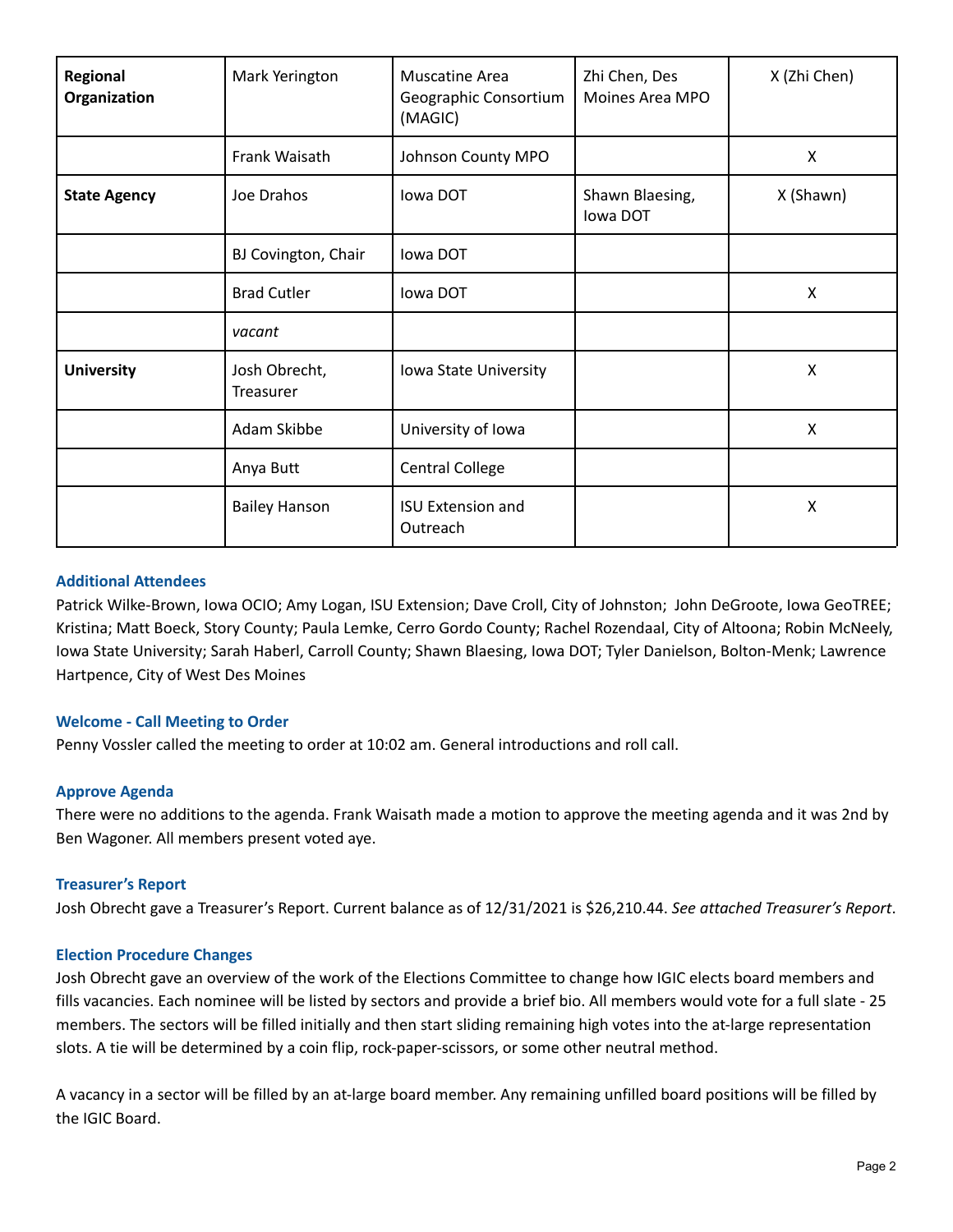Debbie Stevens made a motion to approve the changes to the election procedures and it was 2nd by Adam Skibbe. All members present voted aye. There were two proxy votes by Matt Hoelm and BJ Covington.

# **Site License Updates/Discussion/Vote**

Josh Obrecht gave an overview of needed changes to the management of the Esri education licenses. Currently IGIC reimburses three schools \$250 each towards their site license expenses for one of their members performing some sort of assistance to the other site license schools:

- Central College Anya produces the license files for the schools to use
- Northeast Iowa Community College Tad Mueller is the support contact if the small schools need to contact Esri

● Iowa State University - Josh Obrecht oversees the billing, Esri contract, and anything else that may come up Josh has made a big push to get all the individual schools their own My Esri site. This would provide them with the ability to manage licenses, training, and support on their own without needing to go through IGIC while still allowing IGIC to manage the overall license. Currently there are only two schools out of eleven that do not have their own MyEsri. Given that, it was determined that the \$250 support no longer needs to go to Central or Northeast any more. The two remaining schools without MyEsri would only need licenses and someone to enter a support ticket. Josh is willing to do that as he already provides licenses if Anya is unable and I do not foresee many support tickets. Starting this next license year, Josh proposes a \$300 reimbursement to ISU for his current site license tasks and the addition of the new tasks listed above.

Ben Wagoner made a motion to approve the proposed changes to management of the education site licenses and it was 2nd by Adam Skibbe . All members present voted aye.

## **Education Committee Report**

The mission of the Education Committee has two main missions: 1) provide GIS education and resources to K-12 schools and universities and 2) provide GIS training to IGIC members. Robin McNeely is looking for topics/presenters for ITAG workshops at the June 2022 conference. You can email Robin directly or put them in the Slack education channel.

Amy Logan discussed the Iowa Map Contest that is currently underway. Mapping Iowa's Unique History & Geography <https://sites.google.com/site/iowamapcontest/>.

Amy is compiling the results of her education survey. One of the biggest factors is that many educators don't know what GIS is.

Esri is providing club kits for after school clubs. <https://community.esri.com/t5/education-blog/the-power-of-gis-club-kits/ba-p/1074976>

Robin McNeely is working with a Trimble representative to come to Iowa State University to have a field day to demo new products and their subscription model. It will be this spring 2022.

## **State of Iowa Activities**

Patrick Wilke-Brown reported that

## **Lidar**

A number of additional counties have been processed for Lidar. ISU has the hillshade previews for that area. <https://www.iowaview.org/new-lidar-available-for-north-central-iowa-on-the-isu-orthoserver/> <https://geodata.iowa.gov/pages/lidar>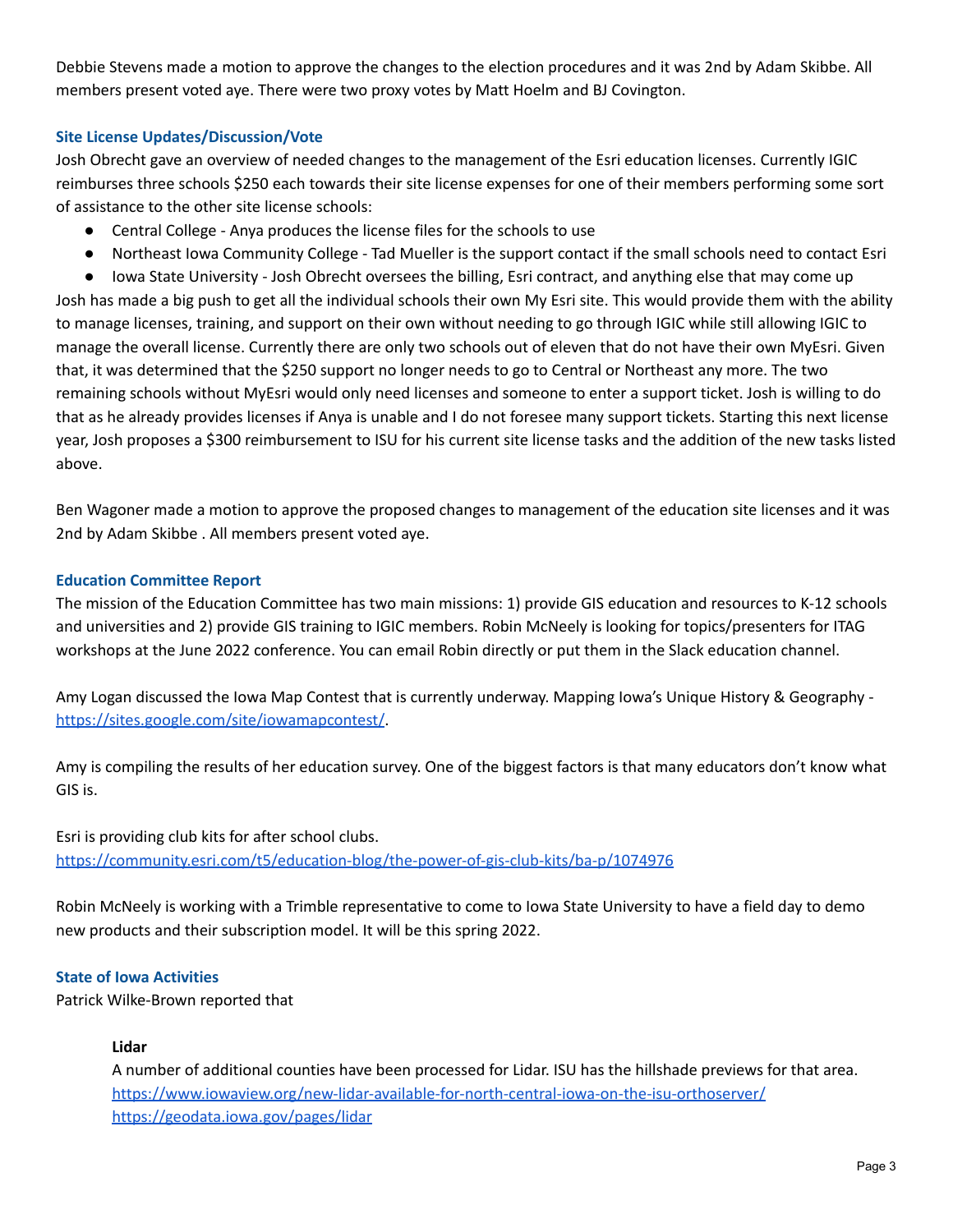# **Addresses**

Homeland Security & Emergency Management is coordinating the collection and standardization of this information for the NG9-1-1 program. This information is pushed up to the national level. The data is currently a little rough and Patrick is exploring methods to clean it up. Examples include situations of driveway point versus structure point or how multi-residential units are documented.

## **NSGIC Geospatial Maturity Assessment**

NSGIC does this every 2 years. It's completed by Patrick and Jon Paoli. It marks the progress made in Iowa with regards to GIS and data development. Our overall grade has hovered about a B or B+ in the last several years. <https://www.nsgic.org/geospatial-maturity-assessment>

## **MAGIC Symposium Report/Request for Sponsorship**

Paula Lemke reported on MAGIC activities. The next MAGIC Symposium will be April 11-14, 2022, in Branson, Missouri. The first two days are workshops. Early bird registration ends March 4th. More information at <https://www.magicgis.org/2022-CONFERENCE>. Paula is collecting information if people are interested in ride sharing.

Paula requested that the IGIC Board provide a MAGIC sponsorship for \$250. Josh Obrecht thought that it came from ITAG. He's going to reach out to Micah Van Maanen with ICIT.

# **Lunch & Learn Topics**

Micah requested input regarding topics for 2022 IGIC Lunch & Learn webinars. The suggestions included:

- Editing parcels with ArcGIS Pro
- Addressing workflows
- Creating a rest servic
- Intro to Pro focus on editing
- ISU GIS Facility quick update on historic imagery services that are new. Some exist, some almost exist, some are planning
- Super beginner "What is GIS"?
- Editing issues: Understanding edges/contiguous boundaries. Help in understanding data problems and how to fix them using ArcGIS Pro Edit tools like map topology vs standard edit mode. The Parcel tools have some of this built in but understanding outside of that is helpful.
- Setting up a better editing environment domains, subtypes, topology, dynamic tables, attribute assistant
- Rachel Like, start with tips and tricks on how to use X, Y, Z, then have a couple people demonstrate how they are currently using those, end with creative conversation on alternate uses. Fields, Subtypes, Domains, attribute rules, Contingent Values, Custom symbology tricks, or setting up feature Template.

## **Other Projects, Conferences, Representatives and Regional User Groups**

Josh Obrecht will send out an email to those members who are interested in working on updating the IGIC website. If you are interested, please let Josh know.

Josh also mentioned that IGIC will need to look into updating the bylaws with regards to proxy voting or alternates. The Elections Committee is going to address that and send out information to the IGIC Board.

## **ITAG Update**

The ITAG Committee has been meeting. ICIT is in charge of this year's ITAG conference. The conference will be June 14-17, 2022 in West Des Moines.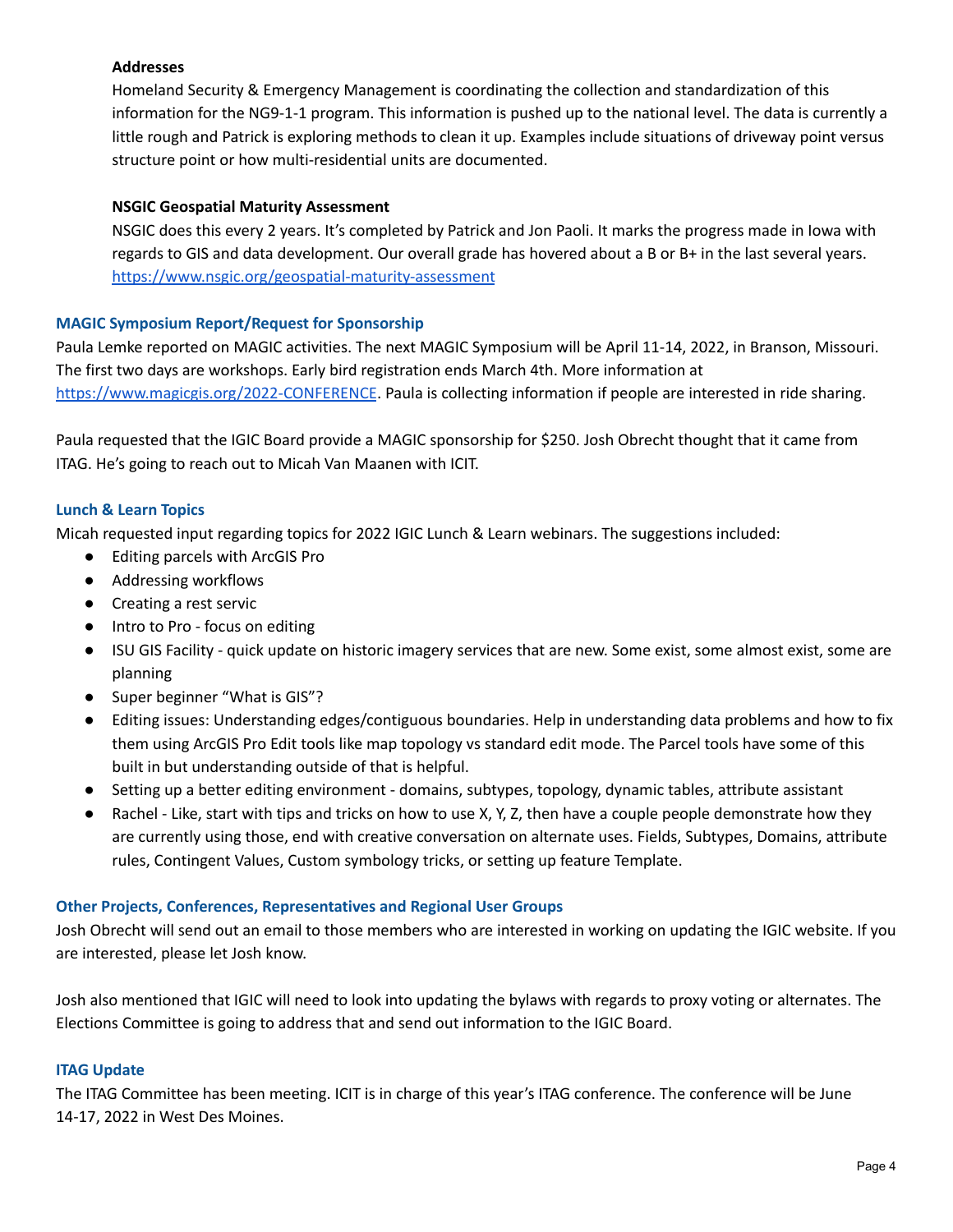# **Next Meeting**

The next IGIC meeting will be on Wednesday, April 27, 2022, at 10:00 AM.

## **Adjourn**

Sunshine MacDonald made a motion to adjourn and it was 2nd by Adam Skibbe . All members present voted aye. The meeting was adjourned at 11:35 am.

Respectfully Submitted, Micah Cutler IGIC Secretary